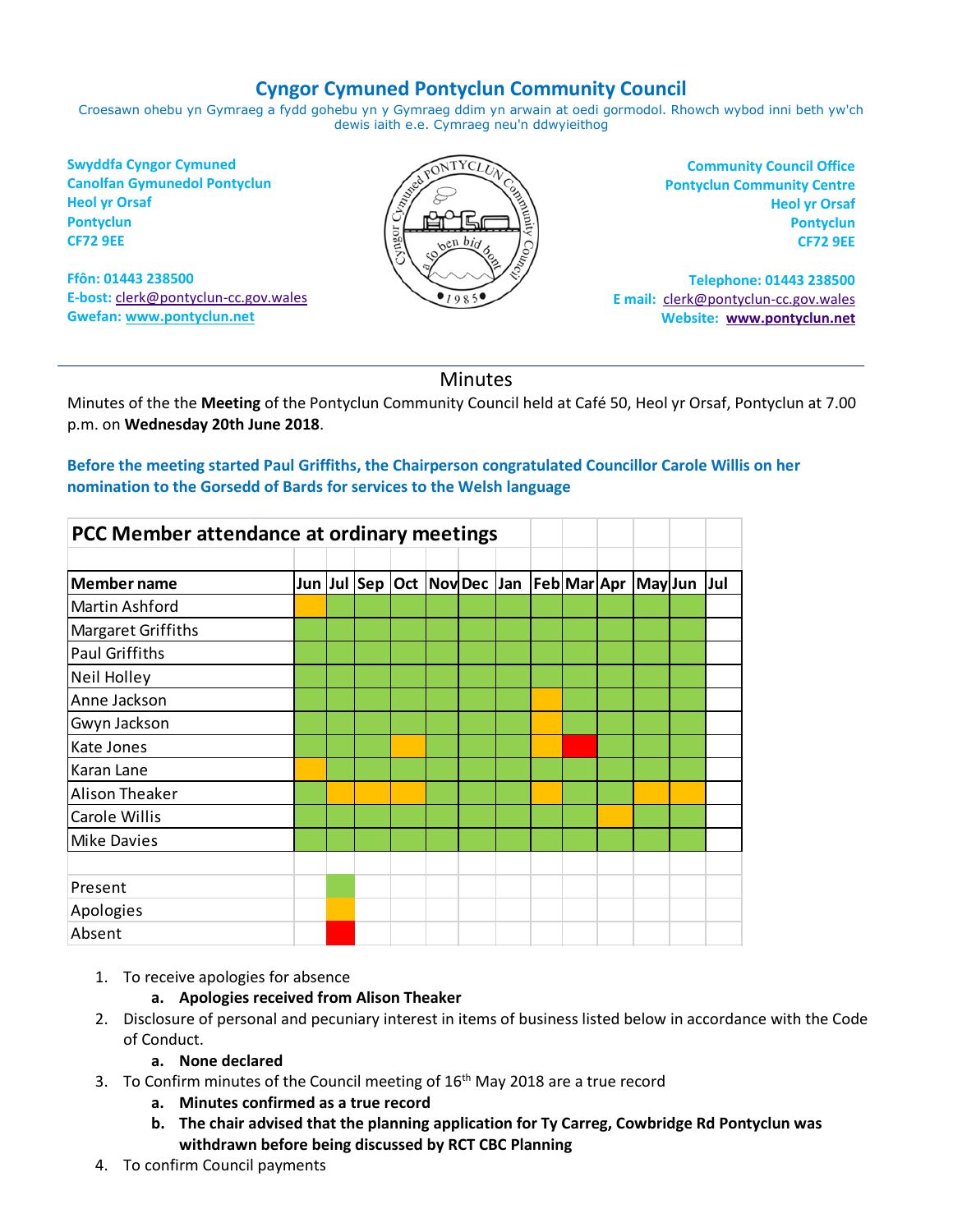- **a. Payments confirmed**
- **b. Action – Clerk to remind any councillors who have not advised intent re allowances to do so. MM585**
- 5. To accept 2017-8 Internal Audit and approve papers for external audit
	- **a. Council wish to commend the Officers for the quality of their work as identified by the internal auditor**
	- **b. Council agreed to approve the audit and sign off annual return subject to chair and auditor agreeing a revised wording relating to the Auditor misunderstanding of the role of working groups and the merit of working group consideration of complex issues as a means of informing Council decisions.**
	- **c. Council agreed that submission of external audit submission could be delayed pending this agreement**
- 6. To consider report from Social and Cultural working group
	- **a. Updated community events schedule was shared (copy attached) – with new event being a Café 50 Quiz on 27th Sept**
	- **b. Final arrangements for Great get together were confirmed**
	- **c. The Council discussed and agreed the planned "Peace at Last" commemoration events in November 2018 (copy attached)**
	- **d. Clerk to apply for grant funding for 2 "be there but not there" silhouettes Action MM586**
	- **e. Council approved closure of the Car park in Heol yr Orsaf for the planned Beer festival for up to 3 days over the August Bank Holiday subject to the event warranting closure**
	- **f. Council agreed that subject to need arrangements could be made for the Beer festival organisers to use our public toilets at café 50 provided they opened/closed/cleaned them**
- 7. To consider report from Economy Working Group
	- **a. Council discussed working group report**
	- **b. Clerk to establish from our website designers the costs to offer a Welsh language version of the website with Carole Willis arranging translation. Action MM587**
- 8. To consider requests for Community Grants
	- a. RCT Community Wind band
		- **i. Approved £150**
	- **b.** Bobath Children's therapy Centre Wales
		- **i. Council agreed to reply to Bobath with an invitation to reapply for specific project in our community**
		- **ii. Council agreed that Bobath could fund raise at a Council organised Community event**
- 9. To consider Planning issues
	- a. Welsh Government Planning Consultation
		- **i. Council agreed to support the Welsh Government's proposal to suspend the requirement on planning authority to maintain a five-year supply of housing recognising that the supply targets need updating in the light of more recent statistical projections by Welsh Government**
	- b. Consultation on land use categories
		- **i. Council agreed to support changes suggested by Welsh Government**
	- c. Current planning applications for consideration
		- **i. Council agreed to object to planning application for the Talygarn Pavilion on the grounds that development was in a conservation area and outside the settlement area.**
		- **ii. Council agreed to object to removal of trees next to Llys Newydd as this was a conservation area**
- 10. To consider renewal of Office lease
	- **a. Council agreed to accept terms from Community Centre Management Committee and agree to a 3 year lease on existing terms**
	- **b. Clerk to advise Community Centre management committee Action MM588**
- **11.** To consider Report from the Clerk
	- **a. Council requested that Officers aim to keep whiteboard at Café 50 serviceable for as long as possible rather than replace at this time**
	- **b. Council agreed that the Chair and Clerk could revise the wording of the Annual report to remove duplication and any errors/omissions and arrange publication. ActionMM589**
	- **c. Council approve 2 keys for Park gates to be given to the Community garden Committee – one for their use and one for their disabled volunteer**